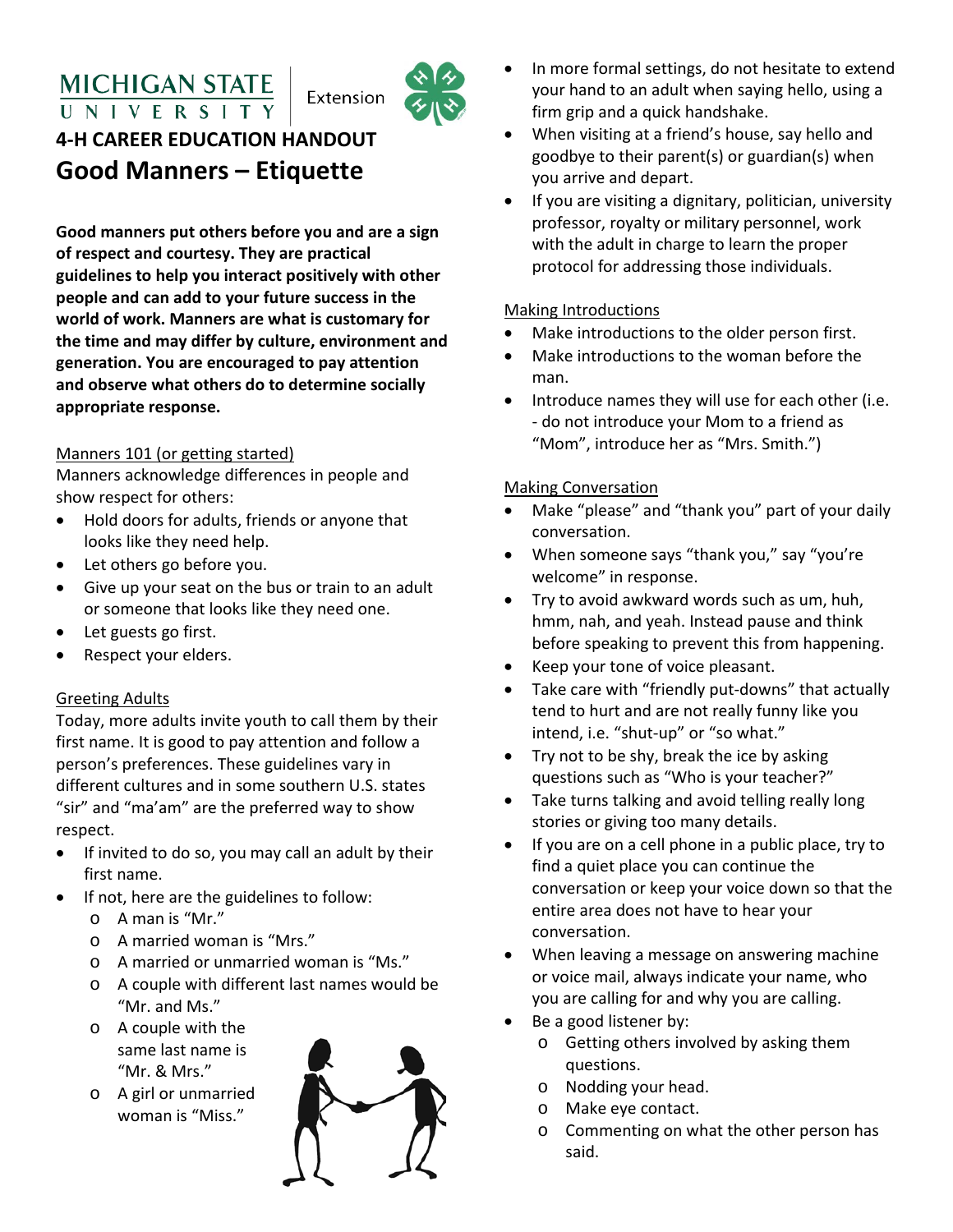- o Not switching the topic back to yourself.
- o Not interrupting while someone else is talking.
- o Not walking away when someone gets boring, but by trying to change the subject instead.
- o Depending on the generation you are communicating with; consider not emailing, texting or talking on electronic devices while conversing with someone. For many, this is interpreted as disrespectful.

#### Guidelines for Communicating On-line

• Spell and grammar check messages. Do not send messages that are filled with mistakes

• Typing messages in



- all caps is interpreted as yelling. • You do not have to respond to every e-mail
- message you receive, but please do so to those with specific questions.
- When someone overwhelms you with e-mails that keep you from important jobs, tasks or work, let the sender know you have to cut back on email so you can get other things done – keep this in mind when you are sending e-mails to others as well.
- Do not forward another person's personal e-mail or e-mail address without his or her permission.
- Do not misrepresent yourself, lie or engage in pretend conversation.
- Be cautious with internet chatting and tell a trusted adult, your parent(s) or guardian(s) if anything makes you uncomfortable.
- Re-read messages before clicking the send button – why? Computer messages are different than face-to-face conversations. They are instant and a form of written communication. Think about how your message is going to sound and be interpreted by the other person before you send the message. If you would not say something in person, do not write it online.

### Tips for Being a Host or Guest

*When you are the host*:

- Clean your home before guests arrive.
- Greet your guests as they arrive.
- Thank guest for coming as they enter/exit.
- Let guests go first getting in line, at a buffet, going out the door, etc.
- Show guests around the main living area of your home if they have never been there before.
- Introduce new friends to everyone to ensure that no one is left out.
- Mingle with everyone.
- Be flexible when it comes to different activities.
- When eating a meal and a friend calls, tell them you will call back after you have finished eating.

#### *When you are the guest:*

- Be friendly and polite to the host, their elders and other guests.
- Do not help yourself to something unless you are told that you may do so.
- Offer to help clean up after a meal or if a mess happens.
- Say thank you when leaving.

#### Table Manners and Eating

*Do*…

- Ask if there is anything you can do to help before and after the meal.
- Sit up straight with your chair pushed in and your elbows off the table.
- Pass dishes of food to the right.
- Cut food into small bites and avoid putting large portions in your mouth.
- Chew with your mouth closed and avoid making loud chewing or smacking noises.
- Cut your food with the knife in your right hand and fork in your left. Once cut and ready to eat, transfer your fork to your right hand and set the knife down on your plate.
- Carry your plate, utensils and glass to the kitchen when the meal is finished.
- Thank the cook for an excellent meal.
- Fold your fabric napkin and leave it alongside your plate – if it is paper, toss it in the trash when you help clear the table.
- Pass the salt and pepper together even if they only asked for the salt.



• Ask permission to get up when you are finished with your food - "May I be excused?"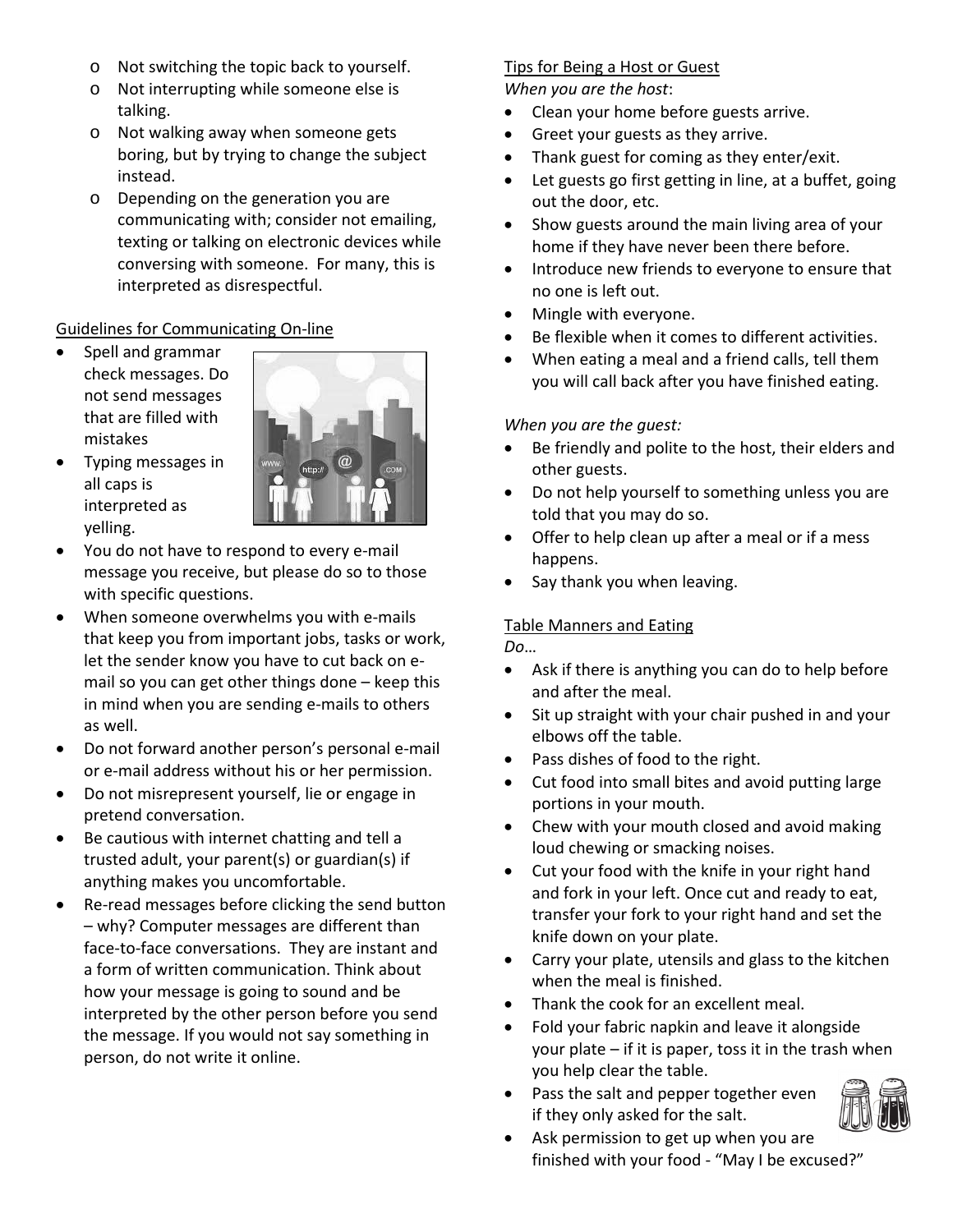*Do not*…

- Begin eating until everyone is seated and let your host be the lead.
- If the meal is being served individually, do not start eating until everyone at your table has been served.
- Reach across the table or in front of someone else; ask for items to be passed to you.
- Talk with food in your mouth.



#### Table Settings

- Make sure to eat with the proper silverware. The food you eat first has the silverware farthest from the plate so that you work your way inward. Most special occasions and restaurants, set the table similarly to this:
	- o On the right of the plate from the outside in, is the soup spoon, followed by the salad knife and finally the dinner knife.
	- o On the left side of the plate from the outside in, is the salad fork and then the dinner fork.
	- o The bread plate is the small plate in the upper left corner with a butter knife placed on top.
	- o Silverware above the plate is for dessert.
	- o For soup and/or salad served before the main course, place those dishes on top of the dinner plate.



<http://www.cliseetiquette.com/2009/10/21/b-d-success/>

- At home, or in a casual setting, set the table as follows:
	- o Set the plate down first
	- o On the right of the plate, set the knife down next to the plate with the sharp edge facing the plate.
	- o Next, place the spoon to the right of the knife.
	- o On the left of the plate, set the fork down with the napkin to the left of the fork.
	- o Finally, set the glass in the upper right corner of the plate.



#### <http://www.gomommygo.com/images/placesetting72.gif>

#### Tips for Dining Out

- Arrive just prior to the reservation time.
- Follow the host to the table.
- After being seated, look at the menu and make your selection.
- Say please and thank you as you order.
- After orders have been taken, place your napkin in your lap and use it when needed.
- Say thank you to servers when they arrive with your food or refill your beverage.
- Laying your fork and knife down on the plate, point-to-point, tells the wait staff that you are still eating. When they are placed parallel together that signals that you are done with your meal.
- If you think you have spinach stuck in your teeth, excuse yourself and place your napkin in your chair and push the chair back in towards the table.
- When dining out, tipping is appropriate. Some restaurants already calculate in the tip so check your bill prior to leaving a 15-20% tip.